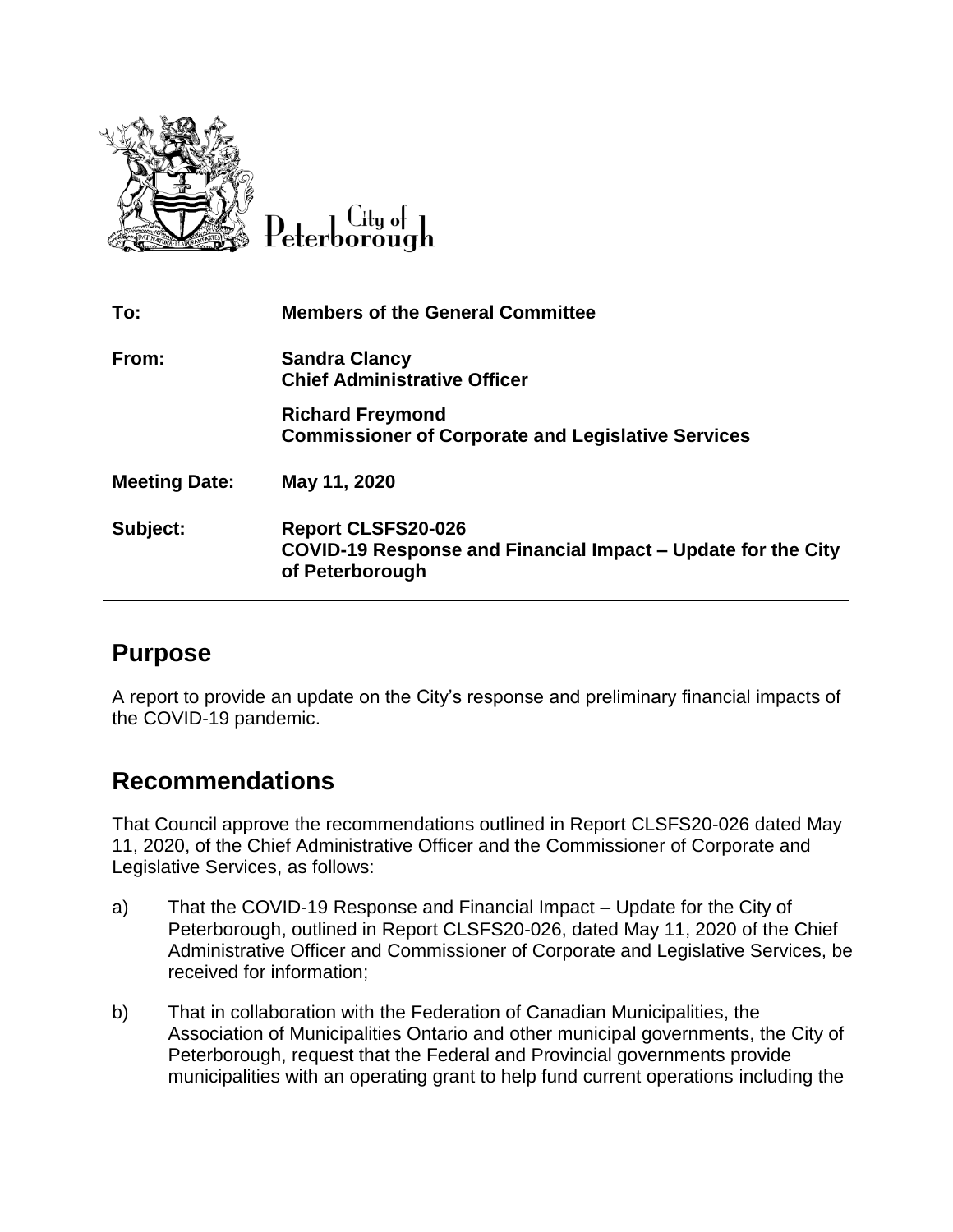financial impact of revenues lost and additional costs incurred in order to maintain appropriate service levels both during and after the COVID-19 crisis;

- c) That the Federal and Provincial governments be requested to accelerate approval of the remaining ICIP project grant applications submitted by the City of Peterborough in May 2019 and November 2019 to facilitate the economic recovery after the period of emergency is over;
- d) That in keeping with prior years, Council approve setting the final tax due dates for 2020 property taxes to July 31 and September 30, but waive the application of penalty on current property tax payments for each instalment due date for a period of 60 days respectively;
- e) That requests received for financial assistance from the Electric City Culture Council, the Chamber of Commerce and Mr. Sam McKnight, and inclusive of any other similar requests, be referred to the Mayor's and Warden's Joint Task Force for Economic Recovery for consideration by the Finance Committee.

# **Budget and Financial Implications**

There will be substantial impacts to the 2020 Budget in terms of revenues lost and unanticipated costs incurred related to the COVID-19 pandemic. Given the ongoing nature of the pandemic response, the financial estimates totalling \$6.9 million for the period commencing mid March to June 2020 and contained in Appendix B of this report are appropriately interpreted as preliminary and incomplete but are included nonetheless to give the reader a sense of the breadth and magnitude of the impact. Should the pandemic response continue past June 2020, additional financial impacts will be incurred.

The schedule does not contain any estimates for financial impacts related to recommendation e) of this Report.

From a legislative perspective, the City is permitted to incur a budget deficit when comparing the approved 2020 Budget in relation to the actual financial results incurred, however, under current legislation the City is not permitted to budget for a deficit in the upcoming 2021 budget year.

# **Background**

In January 2020, a new coronavirus (COVID-19) was identified as the cause of an outbreak of pneumonia originating in Wuhan, China. The situation evolved rapidly and on March 11, 2020, the World Health Organization (WHO) classified COVID-19 as a global pandemic. Since that time, the number of cases has continued to change daily with some countries more impacted than others. In Canada, the federal government, along with all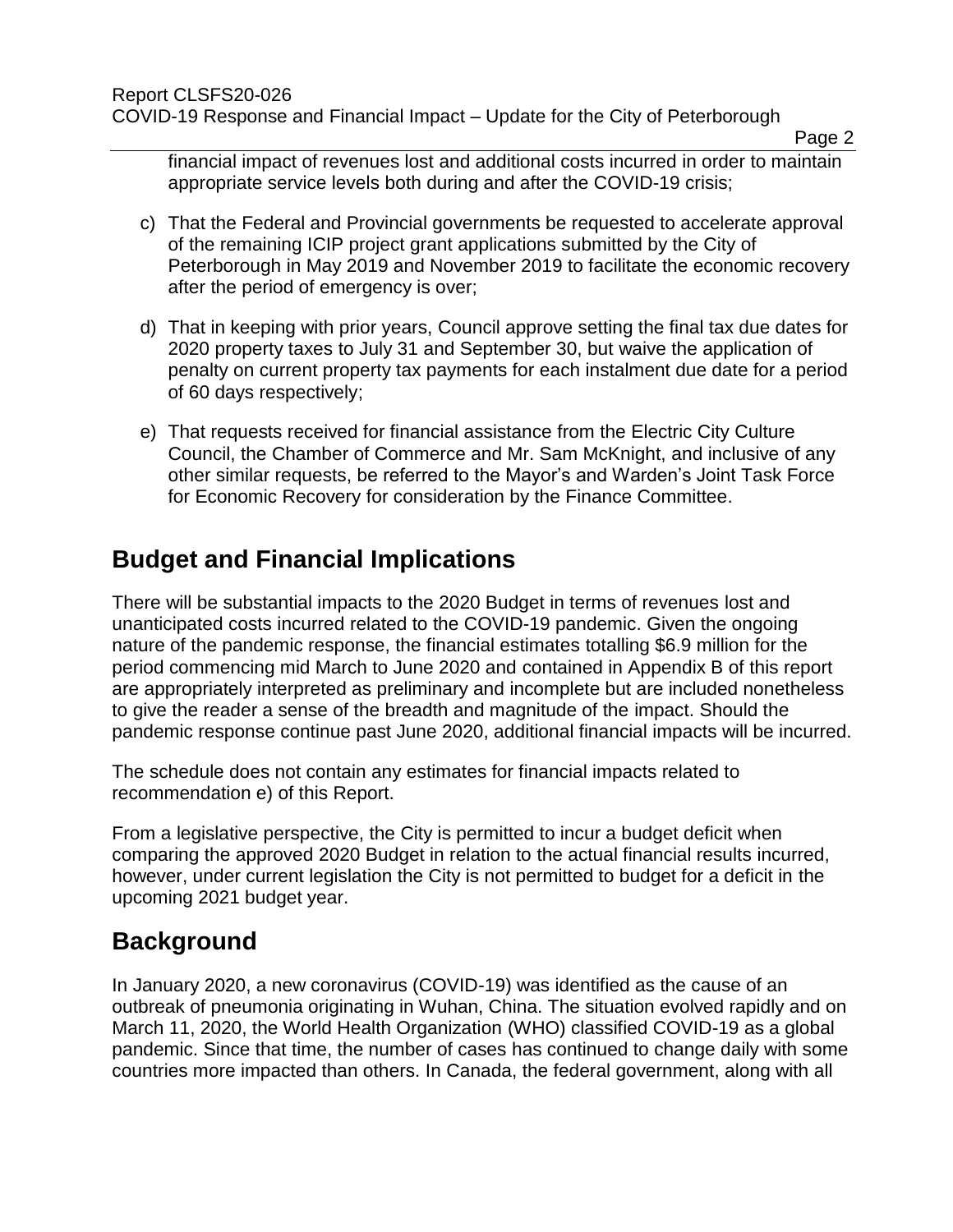Page 3

provinces and territories, have taken unprecedented measures to minimize the risk of exposure and spread of the virus.

In Peterborough, the City's Emergency Management Office has been working closely with Peterborough Public Health who is continually monitoring the COVID-19 situation, in collaboration with provincial and national health stakeholders, and providing updates to the community as information becomes available. Peterborough Public Health (PPH) is mandated through the Health Protection and Promotion Act of Ontario to track and control the spread of infectious diseases in the City and County of Peterborough. As such, PPH is the lead agency on the COVID-19 pandemic and the City's decisions are made in close consultation with Peterborough Public Health. As much as possible, the City directs residents to PPH for health advice.

During the first week following the March 11 WHO announcement, the City focused on measures to reduce public exposure to the virus and on March 13, 2020, the Municipal Emergency Control Group, in an effort to help protect the health and safety of people in the community, suspended operations of several municipal programs and facilities for an initial three week period including the Peterborough Sport and Wellness Centre, the Peterborough Museum and Archives, the Peterborough Public Library, the Art Gallery of Peterborough, and community arenas. All events and programs in these facilities, including March Break camps, were affected by this closure. The City also postponed all non-essential public meetings.

On March 17, the Province declared a state of emergency which included a mandated closure of restaurants, bars, nightclubs, theatres and childcare centres. Delivery and pickup services for restaurants were able to continue to operate. Grocery stores, pharmacies, and other businesses continued to remain open. The City advised the city-funded childcare centres of this mandated closure. During that same week, numerous other facilities were closed to the public including City Hall, 210 Wolfe Street, the Public Works Operations Centre on Webber Avenue. and the Provincial Offences Administration Offices. In Transit, the overall schedule was modified in order to match the almost 90% reduction in ridership associated with mandated school closures. The City maintained a modified transit service to support those travelling to work in essential businesses and to necessary appointments. Offices at 178 Charlotte Street for Social Services remained open with limited access whereas the Peterborough Employment Resource Centre was closed.

After careful consideration of the increasing impacts of the COVID-19 pandemic and the corresponding need for people to take necessary precautions, at 3 p.m. on March 23, Mayor Diane Therrien declared a State of Emergency for Peterborough to help contain the spread of COVID-19. This decision was aligned with steps the Province of Ontario was taking in response to the pandemic as well as with PPH. The declaration of an emergency, under Section 4 (1) of the **Emergency Management and Civil Protection Act**, allows the City to use all available options to protect the health, safety and welfare of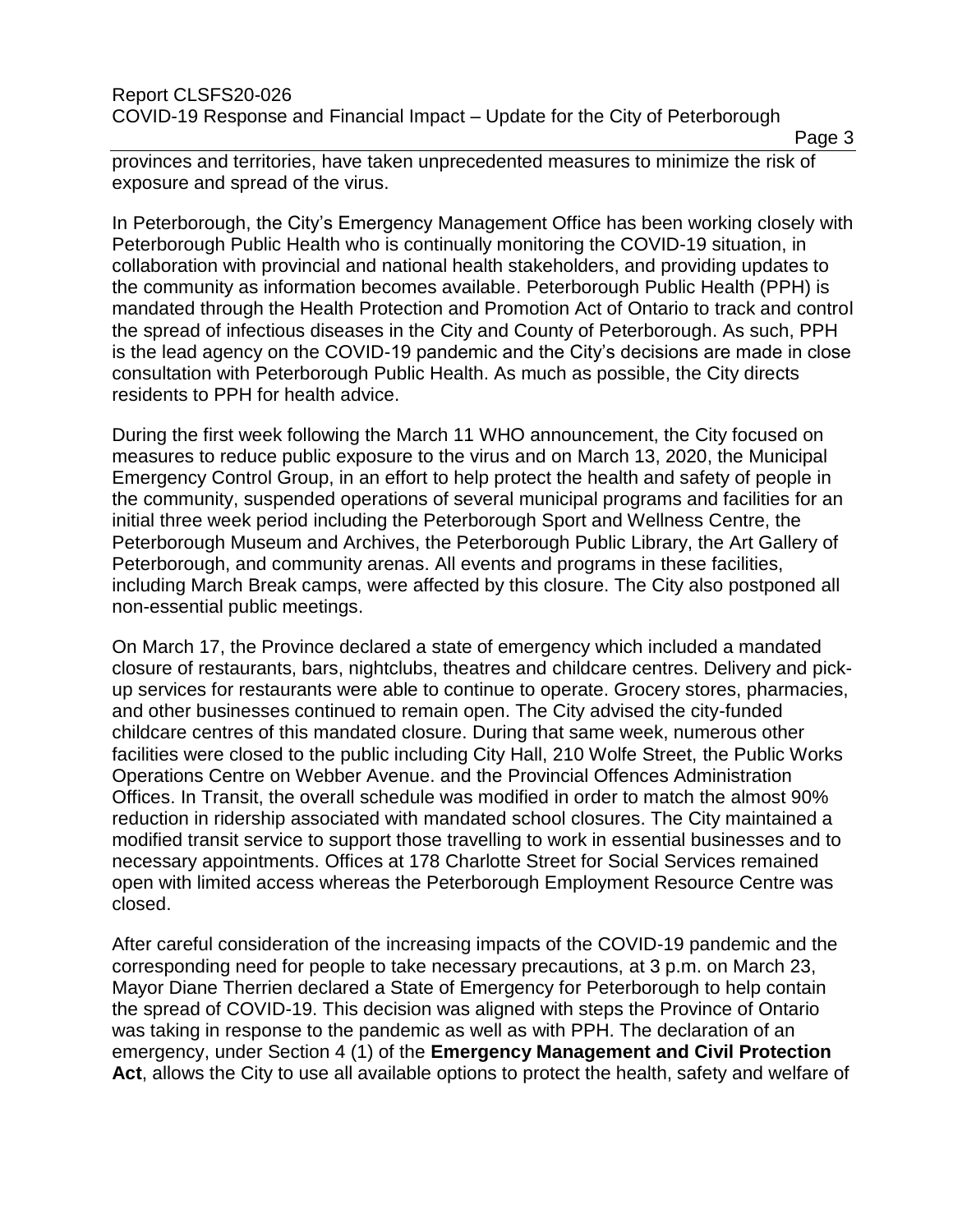its residents. With evidence of community spread of COVID-19 in the Peterborough region, it was determined that an emergency exists that places residents at risk.

All departments and services that the City provides, have in some way been impacted by the pandemic. This report outlines the more significant actions taken, the preliminary financial impacts and potential future actions.

#### **Emergency Procurement - By-law 18-084**

Part 8 of the City's Procurement By-law authorizes that certain actions may be taken during an emergency, including that:

a. i. The Chief Administrative Officer or the requesting Commissioner, shall approve the purchase of Deliverables deemed necessary to remedy the emergency;

ii. Procurement shall take place by the most expedient and economical means given the relevant circumstances

- b. As soon as possible after the Emergency, if an Emergency purchase greater than \$50,000 has been made pursuant to this Part, and where the expenditure would normally have been subject to a Competitive Process, a report shall be prepared by the requesting Commissioner, explaining the action taken and reasons therefore, and submitted as follows:
	- ii. For amounts equal to or greater than \$100,000, to Council.

Since the COVID-19 pandemic is ongoing and there is uncertainty as to when it will be resolved, this staff report will form part of the ongoing requirement to report to Council.

#### **Communications**

The City is following the lead of public health officials on messaging about health and wellbeing through the COVID-19 pandemic while at the same time ensuring the information is consistent with the local context, such as physical distancing guidelines in public spaces. In addition to public health messaging, the City is communicating about how the COVID-19 pandemic is affecting City services and facilities.

City Communications staff and Emergency Management staff are meeting twice weekly with PPH and Peterborough Police to discuss key issues and coordinate common messaging. City communications is mostly being done through the City website, media releases, engaging with local media, creating videos, and providing graphics that illustrate the messaging. Limited paid media has been used for specific programs or activities and the City has contributed to Peterborough Public Health's marketing campaign. With the activation of the Emergency Control Group, Mayor Diane Therrien is the primary spokesperson.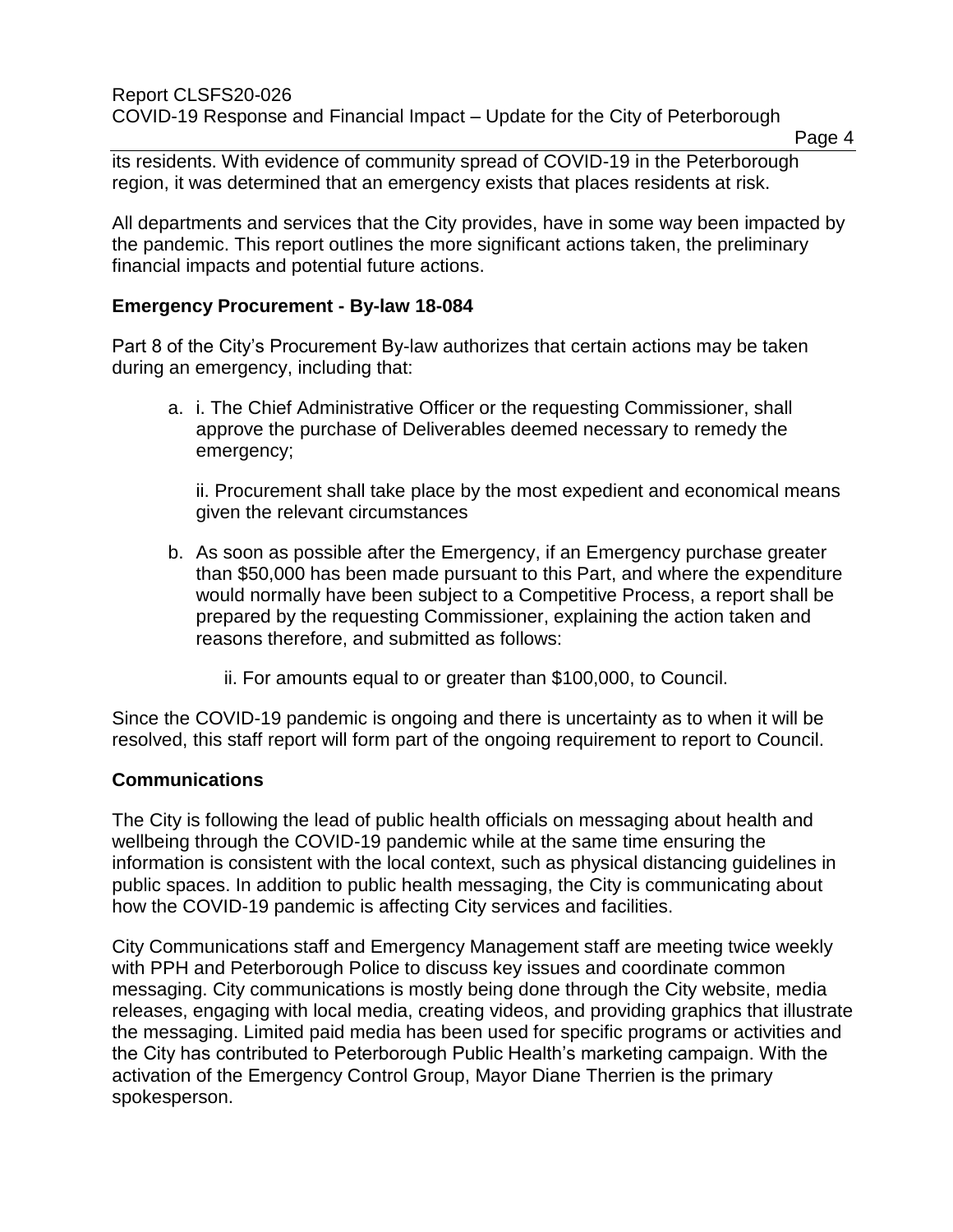#### Report CLSFS20-026 COVID-19 Response and Financial Impact – Update for the City of Peterborough

Page 5

Information on affected municipal services and facilities is being consolidated on the City website since March 17 with a dedicated webpage for COVID-19 matters that includes links to PPH and business-related information through Peterborough and the Kawarthas Economic Development. Between March 17 and April 17, the page was the third highest viewed page on the City website with about 12,000 views.

Media organizations are important partners through the situation. They are telling stories and sharing information on the COVID-19 pandemic. The City issued about 40 media releases related to COVID-19 over the first six weeks.

On social media, the City's Twitter impressions increased by 44% to 624,000 over the four weeks following the local emergency declaration on March 23, compared to the previous four-week period. The statistics were similar on Facebook with people reached increasing by 31% to 78,258 and post engagement increasing by 46% to 27,613 between March 23 and April 19.

### **Homelessness**

Public health and safety is a priority and staff recognized an immediate need for the homeless population to have access to a place which enables safe physical distancing, and support to cope with the effects of this pandemic. Staff worked diligently with community partners to find options for individuals in shelters and to alleviate the burden on partner shelter agencies.

On March 25, a new temporary shelter was opened at the Peterborough Sport and Wellness Centre as it was deemed to have the amenities necessary such as showers, washrooms, appropriate space for social distancing, and multiple room configuration options for isolation. The space is designed for 60 persons and nightly occupancy has fluctuated between 40 and 55 persons.

In addition to the physical shelter being opened at the Wellness Centre, an intake screening process was initiated in consultation with Peterborough Public Health to ensure this temporary shelter as well as the other remaining operating shelters in the city were able to remain COVID-19-free. This has included use of motel rooms to ensure those awaiting COVID-19 testing are able to isolate properly and moving all families to motels and/or into housing. Supports to those staying at motels from community paramedics, shelter staff, City case management staff, and health agencies is included in this overall emergency shelter plan as is food provision coordinated by the Social Services Division.

### **Food Security**

City staff have been working with the various local organizations who deliver food security programs (i.e. food banks, meal programs, hamper programs) to support and understand their changing circumstances during the pandemic. Staff have also participated on the Peterborough Food Action Network, led by Peterborough Public Health, to remain informed and share the actions being taken by the City to support vulnerable populations.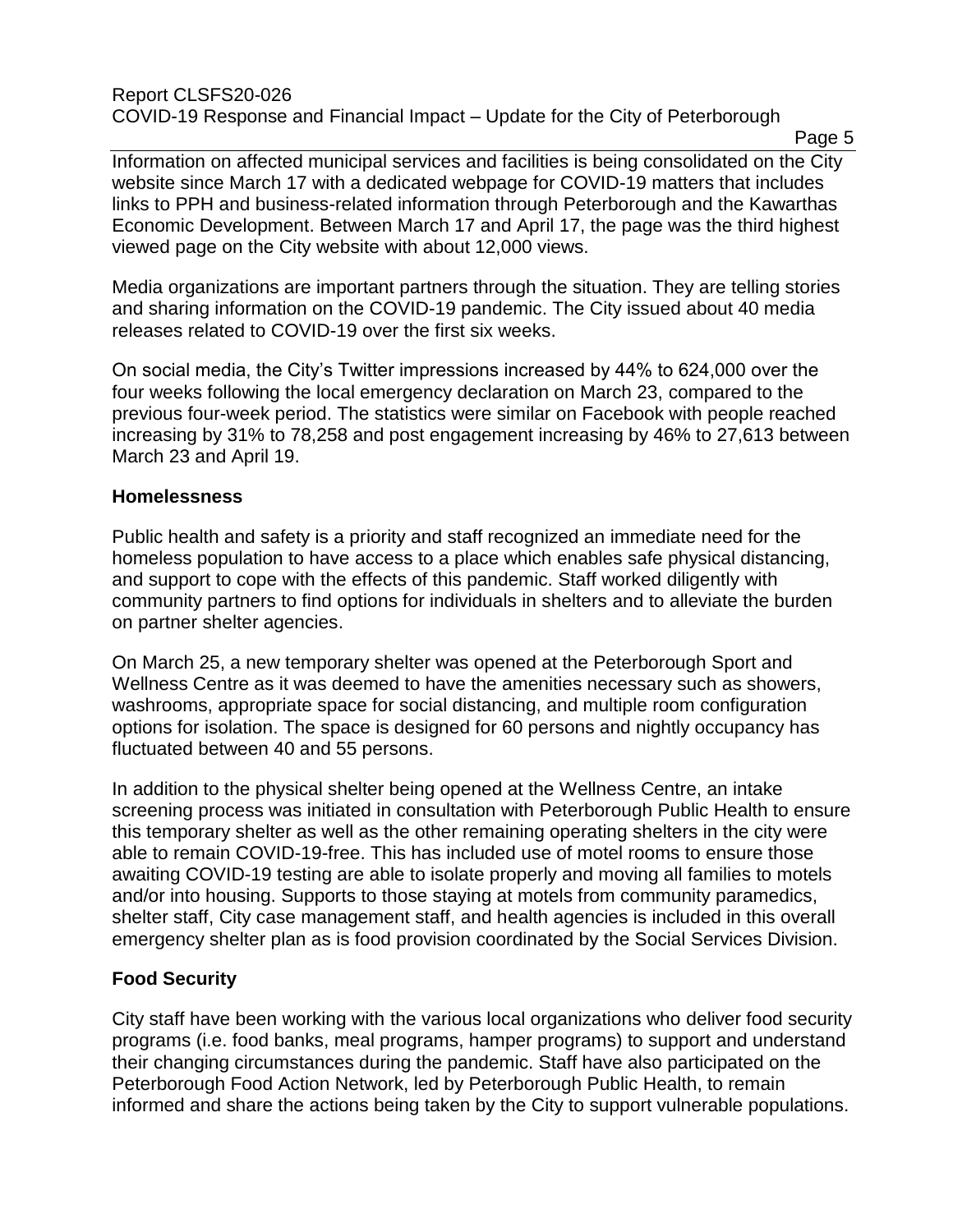#### Report CLSFS20-026 COVID-19 Response and Financial Impact – Update for the City of Peterborough

Page 6

Client levels at food banks in the City are slowly increasing. They are currently managing their service by reducing the number of volunteers and supplying prepared hampers to clients.

The City has provided \$60,000 in financial assistance from the Social Services Relief Funding to the following local agencies:

| <b>Agency</b>                      | <b>Purpose</b>            | <b>Amount</b> |
|------------------------------------|---------------------------|---------------|
| <b>Good Neighbours Care Centre</b> | General operations        | \$7,500       |
| <b>St. Vincent DePaul</b>          | General operations        | \$7,500       |
| <b>Salvation Army</b>              | <b>General operations</b> | \$7,500       |
| Kawartha Food Share                | Agency food supply        | \$15,000      |
| <b>One Roof Community Centre</b>   | Meal program              | \$7,500       |
| <b>Community Care Peterborough</b> | Meals on Wheels           | \$7,500       |
| Nourish\YWCA                       | <b>Emergency Hampers</b>  | \$7,500       |
| <b>TOTAL</b>                       |                           | \$60,000      |

# **Emergency Child Care for Essential Workers**

While all child care centres in the City were required to close by Provincial order, the Province recognized that access to child care was a barrier to maintaining various emergency services. The Province allowed municipal service managers to prepare a plan for approval and funding to open child care spaces for essential workers. The City's plan approved by the Province was to open up 114 spaces at four child care sites as well as through licensed home day cares. This was initially opened to hospital and Peterborough Public Health staff on March 30 and eventually expanded to include all emergency worker's children as allowed for in the provincial legislation. There is no cost to users and is entirely paid for by the Province.

# **General Child Care Funding Continuation**

The City is the municipal service manager for children's services in the City and County. The funding provided to child care centres in the City and County is provided via an operating grant from the City. This operating grant is made possible through funding from the Ministry of Education. Through direction from the Ministry, the City is continuing to provide operating grant funding to licensed child care centres in the City and County even though they are currently not operating to ensure that these day care centres remain viable and available once the emergency is over.

### **Personal Protective Equipment**

The global reach of COVID-19 has created significant pressures on the availability of clinical and other Personal Protective Equipment (PPE) for health, emergency and other essential service workers around the world. Many organizations are experiencing supply and equipment shortages. The Provincial and Federal Governments have successfully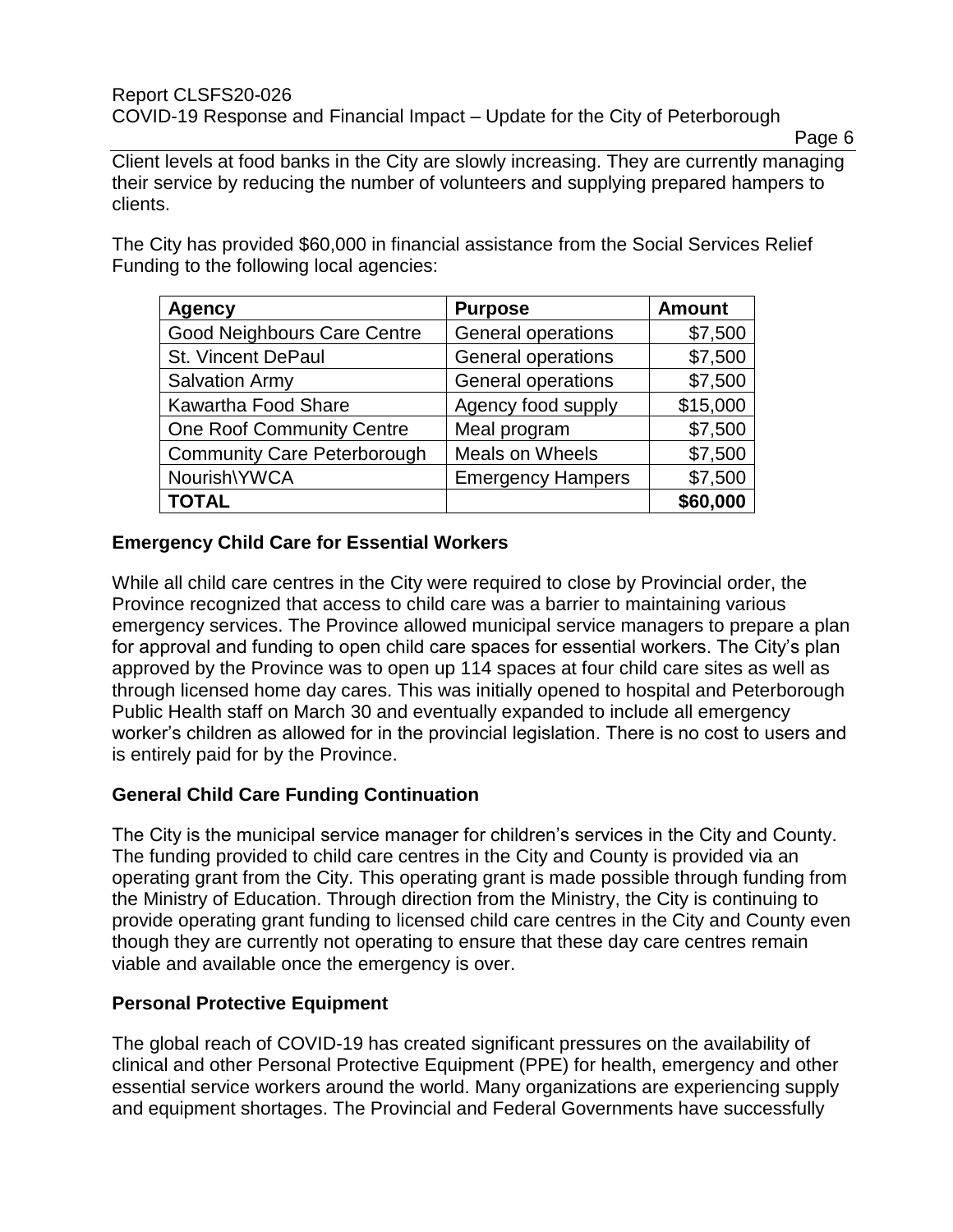procured some of the much-needed supplies and equipment to protect health workers and critical service providers against COVID-19, but there remain concerns about the ongoing availability of supplies given high system usage and uncertainty of new shipments. City PPE procurement efforts have been ongoing since January. Peterborough Fire Services and Emergency Management are actively working with local health system, emergency services partners and other city Divisions to monitor PPE supplies, to identify needs, and to procure available supplies through manufacturers and suppliers. When possible, staff are sourcing local manufacturers who have adapted their business to support the PPE supply chain. For instance, the CAO recently signed a waiver permitting Peterborough Fire Services to purchase face shields through Harco Enterprises Ltd. There have also been bulk purchases of hand sanitizer from local distilleries such as Blacks Distillery and Persian Empire Distillery.

# **Transit**

Transit made changes to the service schedule on most routes, that became effective Tuesday, March 31, to reflect ridership reductions, early cancellation of Trent and Fleming services, and to manage available resources.

In an effort to support physical distancing and slow the spread of COVID-19 Peterborough Transit made several changes:

- Communicated non-essential trips should be avoided;
- Customers to board at the rear of the bus (except riders with accessibility requirements);
- Fare boxes were closed;
- Delineated area to keep space between driver and passengers;
- Reduced numbers per bus and added buses to routes if necessary;
- Restricted seating on buses to ensure riders are spaced appropriately;
- Transit customer counter and terminal waiting area closed to ensure people are not congregating and reduce interactions;
- Increased sanitization practices;
- Specialized service (Handivan) start remains unchanged, with an adjustment to the end time to 7:20 p.m. The Community Bus operates from 9 a.m.- 4:50 p.m., seven days a week.

On March 31, 2020, Peterborough Transit began to deliver dedicated by-reservation evening service for riders travelling to and from work at essential workplaces as identified in the list of essential workplaces by the Province. The service is limited to 2 riders per van to ensure physical distancing.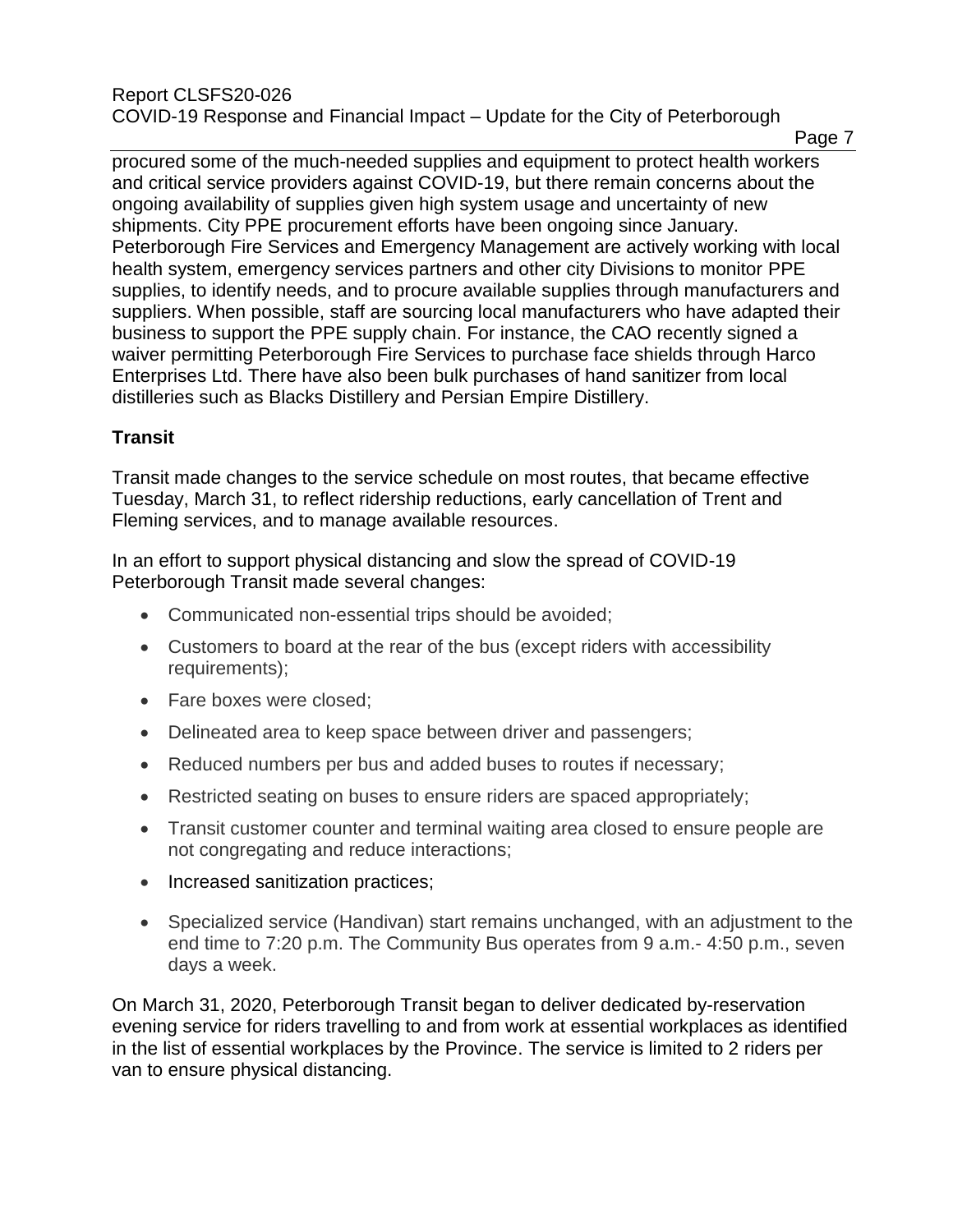#### **Parking**

During the period of the provincial emergency declaration, the City covered parking meters and is not requiring people to pay for on-street parking or parking in municipal surface lots. The City is encouraging citizens to donate to Kawartha Food Share in lieu of parking fees.

#### **Landfill**

The landfill had been temporarily closed to the general public from March 20 - April 14, 2020 due in part to more people using the landfill, which created concerns about people being too close to each other and interacting with employees during the COVID-19 pandemic

On April 14, 2020 the Peterborough County-City Landfill re-opened to the general public with new restrictions on how people use the landfill, including the number of people allowed on the site, the types of materials that can be dropped off, acceptable payment methods, limited services, and hours of operation.

#### **Wastewater Collection**

Response to emergency calls and priority preventative maintenance continues. Staff schedules have been staggered to maintain physical distancing and the City's ability to respond to critical and emergency work. COVID-19 related additional costs are being tracked but are expected to be nominal and can be accommodated within the operating budget.

#### **Waste Diversion**

Recycling collection and processing continues. However, recycling revenues are based on commodity prices which are at record lows. These levels are expected to continue throughout 2020 and possibly into 2021.

### **Public Works**

Since the introduction of the legislated requirements surrounding COVID-19, Public Works has experienced a reduction in efficiencies. This mainly due to the requirement of physical distancing and/or increased PPE. The restrictions have resulted in less efficiency but at similar cost levels.

As the requirements for physical distancing continues, the City will incur increased costs for vehicle expenses, as one person is assigned per vehicle where normally staff would travel in "crews". More vehicles are being deployed and, in some cases, staff may utilize personal vehicles to safely travel to work areas. Additional cleaning and PPE costs are expected as well. One area of temporary reduced costs is fuel, as a result of decreased fuel prices.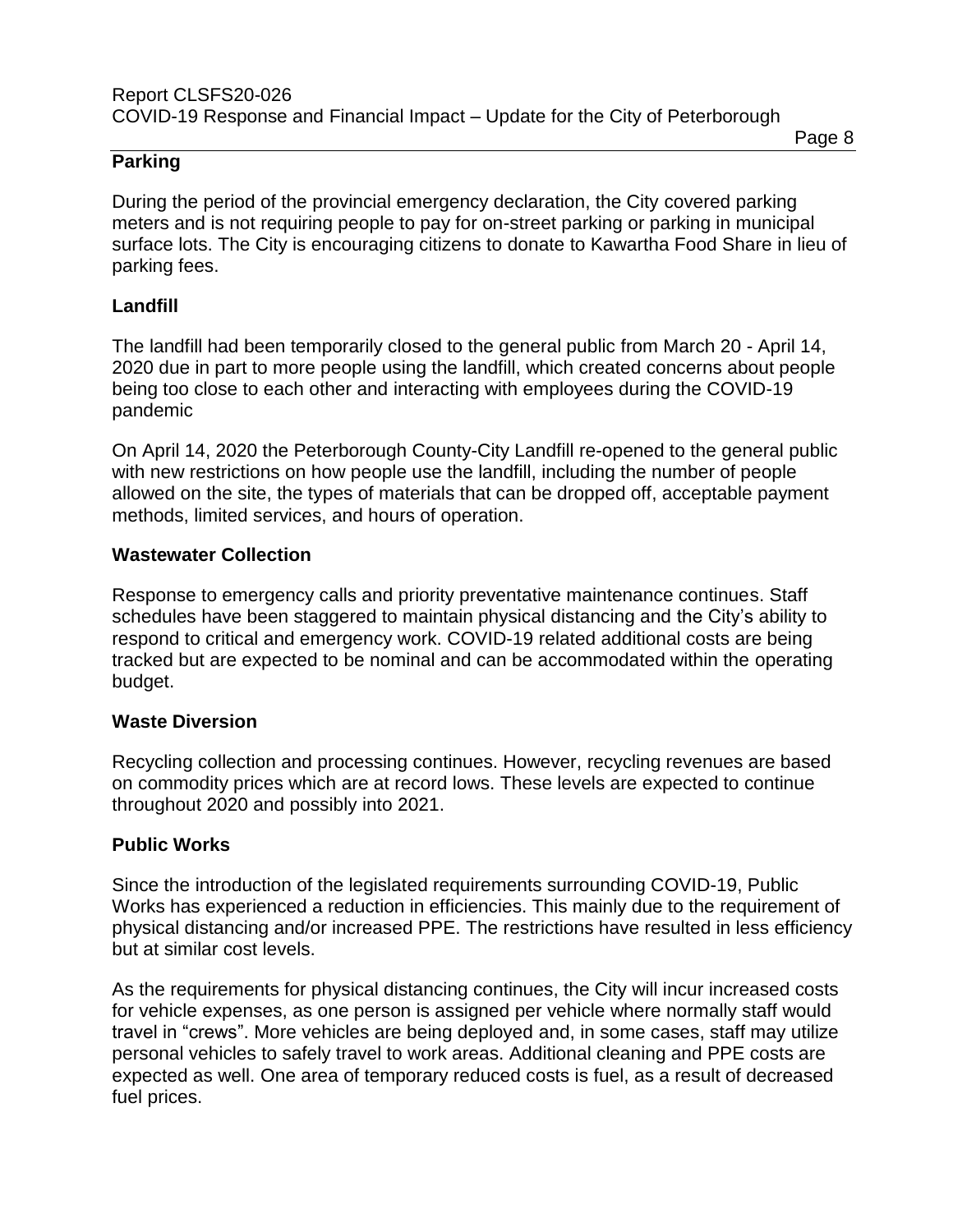#### **Planning & Building Services**

The Planning Division temporarily suspended receipt of new applications under the Planning Act and no revenues resulting from application fees are being collected for:

- Official Plan and Zoning By-law amendments;
- Plans of Subdivision and Condominium;
- Site Plan Approval;
- Committee of Adjustment applications.

Without receiving, processing and approving new applications, detailed engineering plans cannot be submitted for approval which means development engineering review fees are also not being earned.

Planning staff is researching ways to receive and process applications under the **Planning Act**, in accordance with Ontario Reg 149/20. Some applications that do not require a public meeting under the **Planning Act**, e.g. site plans, could be processed to approval to facilitate some development to begin construction when permitted to do so. A process to coordinate pre-consultation meetings and accept new applications is underway. Once in place, staff will continue to process submissions to the point where a report can be submitted Council.

Public meetings under the **Planning Act** have been deferred which will create a backlog of planning business to be considered by City Council once the COVID-19 emergency is lifted. Applications which were submitted prior to the pandemic, continue to be processed to the point of the required public meeting. The backlog of development applications may result in a delay of new development and construction activity.

Initially, the provincially declared state of emergency allowed for construction to continue in Ontario. In order to protect residents and staff, City of Peterborough building officials and enforcement officers discontinued inspections within occupied dwellings for building permits or property standards. Building permit plan reviews continued during this time. However, on April 3, the province announced further business closures which affected many construction projects:

- Commercial and industrial With a few exceptions, construction projects were closed;
- Residential construction Sites that obtained a building permit by April 4 could continue with construction. After April 4 construction, as outlined by the Provincial restrictions, is not able to proceed until the Order is lifted. City staff worked with developers to communicate changes and restrictions;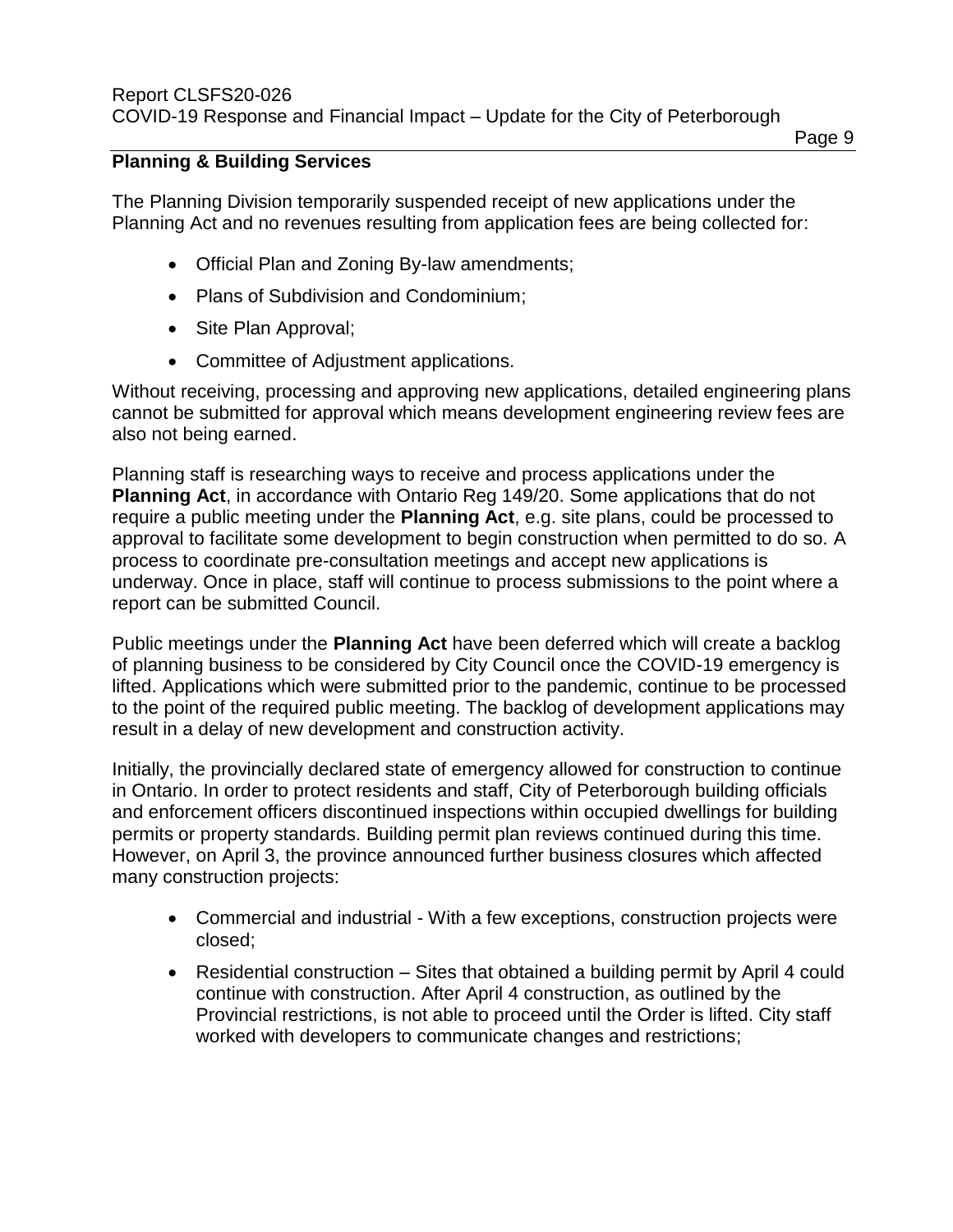Report CLSFS20-026

COVID-19 Response and Financial Impact – Update for the City of Peterborough

Page 10

 Provincial Infrastructure – Projects related to health care, transportation, transit and critical infrastructure continue. Institutional projects such as schools have been suspended.

As of May 4, the Province has allowed certain businesses and workplaces to reopen as long as they comply with strict public health measures and operate safely during the COVID-19 outbreak. Those permitted to start up include seasonal businesses and some essential construction projects.

# **Enforcement of Provincial Orders**

Under the **Emergency Management & Civil Protection Act (EMPCA)** and the declared emergency OReg 50/20 of March 17, 2020, the Province issued a number of orders intended to provide the best opportunity to slow the spread of the virus and support public safety efforts.

- 1) OReg 51/20 (March 17 and subsequent revisions): Called for the Closure of Establishments: e.g. Indoor recreation, schools, bars, restaurants, theatres
- 2) OReg 82/20 (March 24 and subsequent revisions): Called for the Closure of Non-Essential Workplaces and provided a reference list.
- 3) On March 25, the federal government issued an order under the Quarantine Act that requires any person entering Canada by air, sea or land to self-isolate for 14 days whether or not they had symptoms of COVID-19.
- 4) OReg 52/20 (March 28): For Organized Public Events & Gatherings, reduced the number of people who could gather from 50 to 5 (exceptions: gatherings of members of a single household, funerals – 10 persons).
- 5) OReg 104/20 (March 30): Called for the Closure of Outdoor Recreational Amenities; shared outdoor recreational amenities, such as sports fields, courts, community gardens and picnic areas. Green spaces, parks and trails remain open for walk through and bicycle access only. Walkers and cyclists are to maintain the safe physical distance of at least two metres apart from others.

Current orders issued by the province under the **Emergency Management & Civil Protection Act** (EMCPA) declared emergency, would be enforceable by all police forces within Ontario. On March 27, the provincial government issued a ministerial designation that provides all municipal by-law enforcement officers with the authority to enforce all provincial orders made under the EMCPA. City staff, Police Service and Public Health representatives meet weekly to review enforcement of the orders. Police are leading in the business sector, contravention of social gathering restrictions and quarantined households.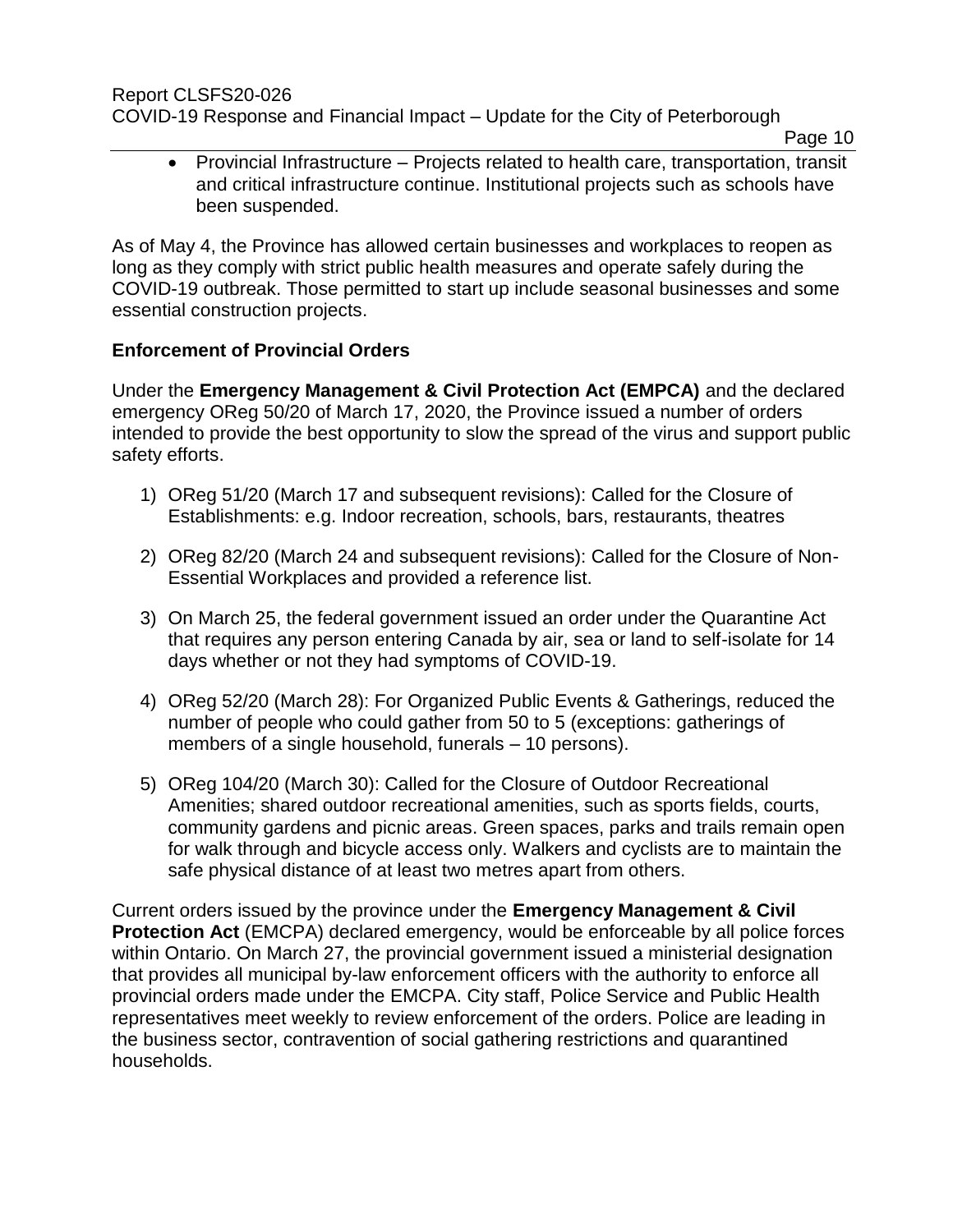Page 11

Municipal by-law officers, parking enforcement and external security services (from Parks & Facilities by-law) focus on enforcement of prohibited use of an outdoor recreational and park amenities in Peterborough. School Boards have granted police services and municipal enforcement permission to address their properties in relation to the orders.

# **Council & Committee Meetings**

Meetings of Council are required to be open to the public, unless as otherwise specified by the **Municipal Act, 2001** Provisions in the **Municipal Emergency Act, 2020** enable municipal Councils to meet by electronic means during an emergency and have its members considered part of quorum. On March 30, a special meeting of Council was held electronically and the public was able to view the live streaming of the special meeting on the city's web site. At this meeting, Council amended the Council Procedure By-Law to allow for Electronic Meetings. The changes are in effect during the time period associated with the declaration of an emergency by the province or the city. Council members may participate in the meeting remotely, using available technology and would be able to debate, vote and have their electronic participation counted toward quorum. Delegations are permitted at a Council meeting. The delegate may either submit written comments to the Clerks Office for distribution to Council prior to the meeting or provide their comments via telephone during the meeting, where technologically feasible. The proposed amendments to the Procedure By-law are associated with Standing Committees of Council and Council meetings and do not apply to advisory committee meetings.

# **Municipal Infrastructure**

Municipal Infrastructure – All City construction projects have been reviewed and most will continue based on stage of construction and safety. Construction works on the following 2 projects have or will temporarily cease:

Holy Cross Sports Fields;

Cleantech Commons (internal servicing).

The City has received several letters from contractors, indicating that they will be submitting claims for increased costs to execute ongoing contracts under the new legislative requirements related to COVID-19. IPS and legal services staff collaborated on correspondence to the contractors reminding of their contractual obligations and the requirement to mitigate to the best of their ability any such extra costs. Any claims will be reviewed for applicability against contract language.

The status of these projects will be reevaluated considering the recent announcement by the Province to allow certain businesses and workplaces to reopen.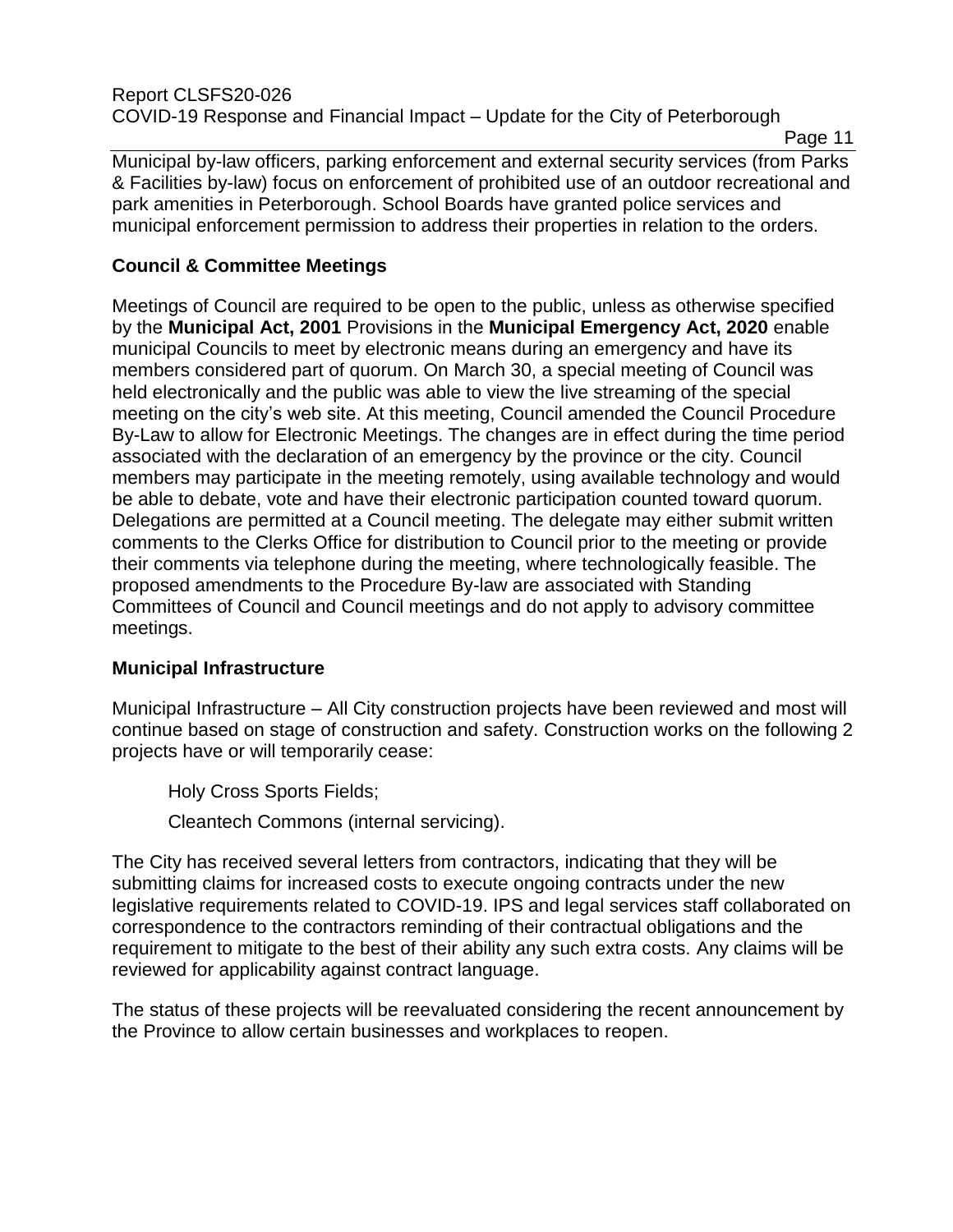### **Peterborough Regional Health Centre - PRHC**

City staff are working with PRHC and volunteers on the community PPE donation drive. A trailer was placed at PRHC to collect donations of items such as N95 and surgical marks, gloves, gowns and face shields. Items that are not required or suitable for PRHC purposes are redistributed to other local health care and community support organizations. City staff are also helping to align organizations with suppliers and facilitate bulk purchases when possible.

Emergency Management and Arenas Division staff have been working closely with PRHC to prepare surge capacity plans to provide support to the hospital, should their current infrastructure become overwhelmed. Planning discussions have also included community agencies that play a key role in certain hospital functions that may be especially impacted due to the pandemic. Plans identify use of City arena facilities for services such as transitional care and other support, when / if the need arises.

### **Funding Announcements**

In addition to Canada's COVID-19 Economic Response Plan, as summarized in Appendix A, which is aimed at providing financial relief to individuals, businesses and industry who are facing financial hardship as a result of the COVID-19 outbreak, the following funding announcements have been directed towards municipalities:

- 1. Financial Help for Basic Needs COVID-19 Emergency Assistance Ontario Works and ODSP recipients can access additional discretionary benefits by calling their caseworker. Emergency benefits for COVID-19 related expenses are the same for both programs: up to \$100 for single individuals and up to \$200 for families;
- 2. Emergency Assistance individuals needing assistance who are/were awaiting federal benefits or are not eligible for other income can apply through Social Services for Emergency Assistance. Eligibility criteria for this benefit and the duration of this assistance is set by the Province. This emergency assistance is fully funded by the Province;
- 3. Social Services Relief Funding Funding to Service Managers The Province committed \$1.1 Million to the City to provide additional financial assistance to people who have been impacted by COVID-19. While the focus of this funding is on serving individuals who are homeless, Service Managers will determine local needs and how best to use this funding, ensuring people are receiving the support they need;
- 4. Reaching Home the federal government has announced it is doubling its homelessness funding under their Reaching Home program to respond to COVID-19 related need. For Peterborough this equates to an additional \$632,000. Reaching Home funding is administered through the United Way and City Social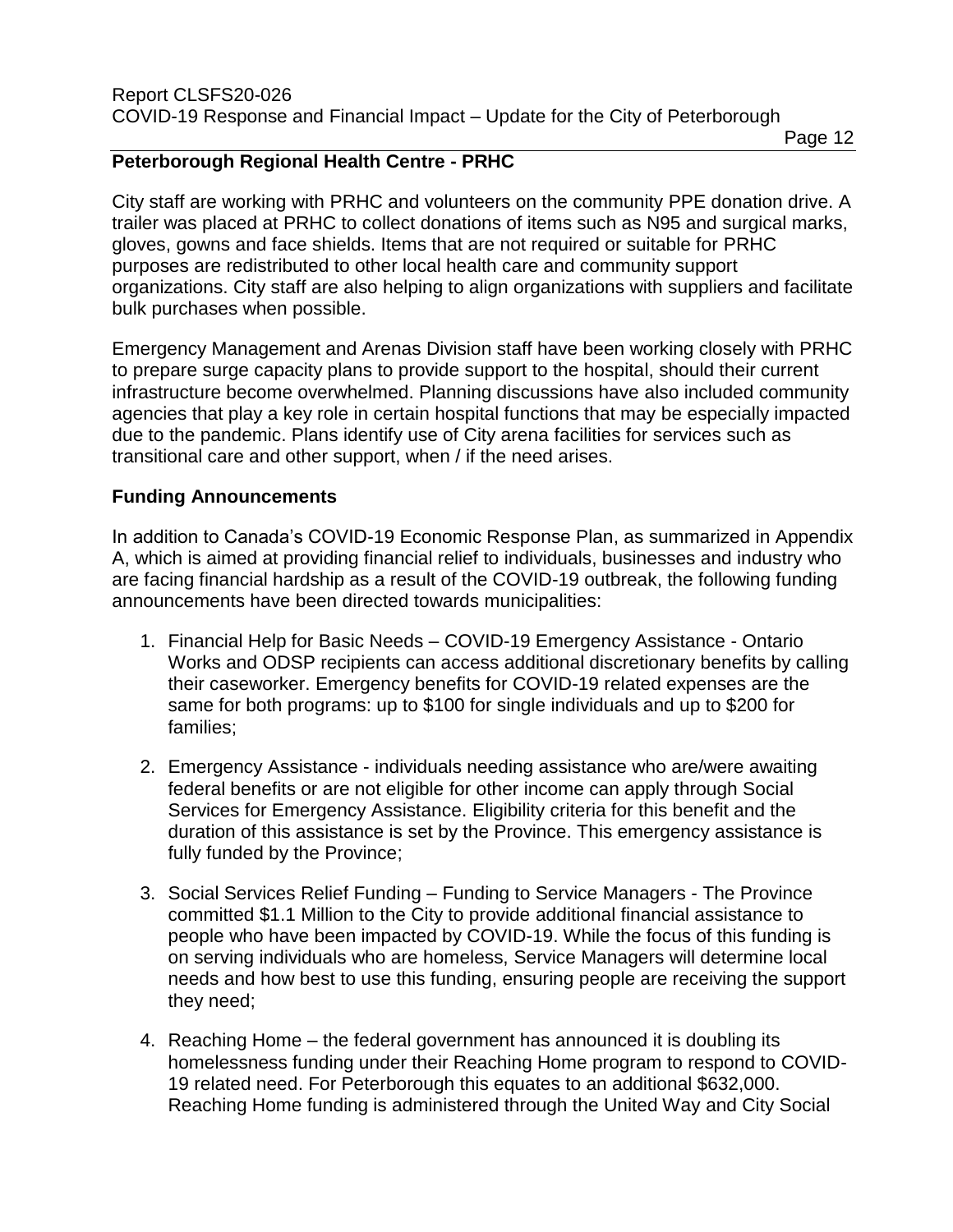Services staff have been coordinating with the United Way to determine how this funding can be used in Peterborough for those experiencing homelessness, including covering the additional shelter system costs incurred during the emergency;

- 5. Long Term Care for March April 2020, Fairhaven had received \$37,500 for emergency funding to assist with providing resources for screening, staffing relief, and PPE;
- 6. On March 22, the Province announced free emergency childcare for essential workers. The City, in partnership with Licensed Child Care Operators has opened licensed spaces for emergency childcare services. The service is provided at no costs to families, funded by the Province of Ontario, for children from birth to age 12.

# **Additional Provincial Financial Relief**

Electricity Rate Relief - lowering residential and small-business hydro prices to the offpeak rate for 45 days, effective March 25.

# **City of Peterborough – Financial Relief**

At the Council meeting of March 30, 2020, Council approved measures to provide short term property tax relief to assist residents and commercial taxpayers experiencing financial pressures by automatically deferring the March 31 and May 29 penalty on all 2020 interim tax arrears for 60 days respectively;

At the Council meeting of March 30, 2020, Council approved providing funding for all community investment grants, community project grants, and service grants even if the organization's event or project needed to be cancelled or delayed in 2020. These grant programs cover over 50 organizations in total.

# **Staffing**

Like many employers, the City has not been able to operate normally through the COVID-19 pandemic. As a result of the closure of City facilities and service level reductions, approximately 321 part-time staff and five full-time staff have either taken a Declared Emergency Leave or layoff. A Declared Emergency Leave accounts for about two thirds of the affected employees. Examples of areas affected include Arenas, the PSWC, the Library, Crossing Guards, and Children's Services (although some early childhood educators have been recalled with the start-up of the Emergency Child Care Plan program).

Human Resources staff have been monitoring new federal and provincial programs that are available to support workers and are sharing that information with affected employees to help them connect with the available support through this crisis. In addition, every effort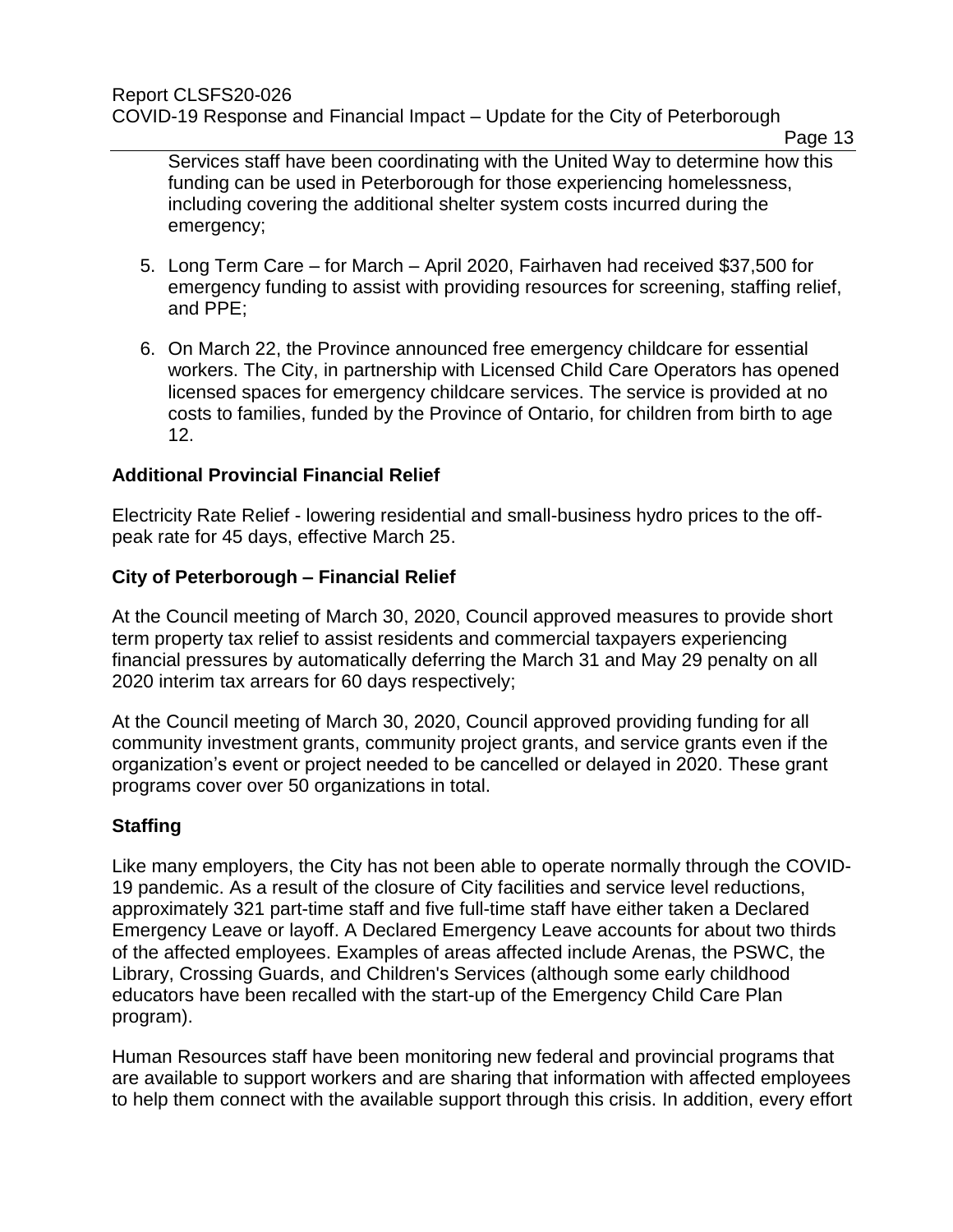#### Report CLSFS20-026 COVID-19 Response and Financial Impact – Update for the City of Peterborough

is being made to redeploy staff to other program areas when there is a requirement for more staff to support COVID-19 related activities. An example includes several Arena Operators being redeployed to Public Works.

The City continues to reach out to all affected employees to get a sense of their desire to perform alternate work.

Other staffing related actions include:

- Review of recruitment of all non-critical positions;
- Summer students are being hired on a case by case basis;
- The delay of start dates for new hires

### **Other Considerations**

The COVID-19 pandemic is an unprecedented event which will have financial impacts on the City in many ways, including short-term cash flow challenges, a potential deficit for 2020, as well as longer term impacts on the budget for 2021 and future years.

The following cost containment actions are ongoing:

- All discretionary staff training, conferences, professional development and travel are being critically reviewed;
- Continued review the need for service level reductions as a result of reduced service demands in various program areas.

# **Cash Flow Challenges**

In the short-term, there are cash flow implications as a result of measures taken due to the pandemic, such as extending the application of penalties for tax instalments due in March and May. This provides relief for rate payers but results in decreased inflow of cash receipts for the City without a corresponding decrease in the outflow of cash for expenditures.

One tool in place for managing cash flow is the Borrowing Bylaw #20-022 that was approved with report CLSFS20-016 on March 30, 2020. As the pandemic continues and operating and capital expenditures are incurred, staff will continue to monitor cash flow requirements. Although the City passes a Borrowing By-law each year, it has not had to borrow against it for at least the last 30 years.

### **Potential Deficit for 2020**

The daily operations of the City have been altered in many ways in response to the COVID-19 pandemic that were not anticipated when the 2020 budget was approved in January 2020. As the pandemic is still ongoing, it is too early to quantify the full financial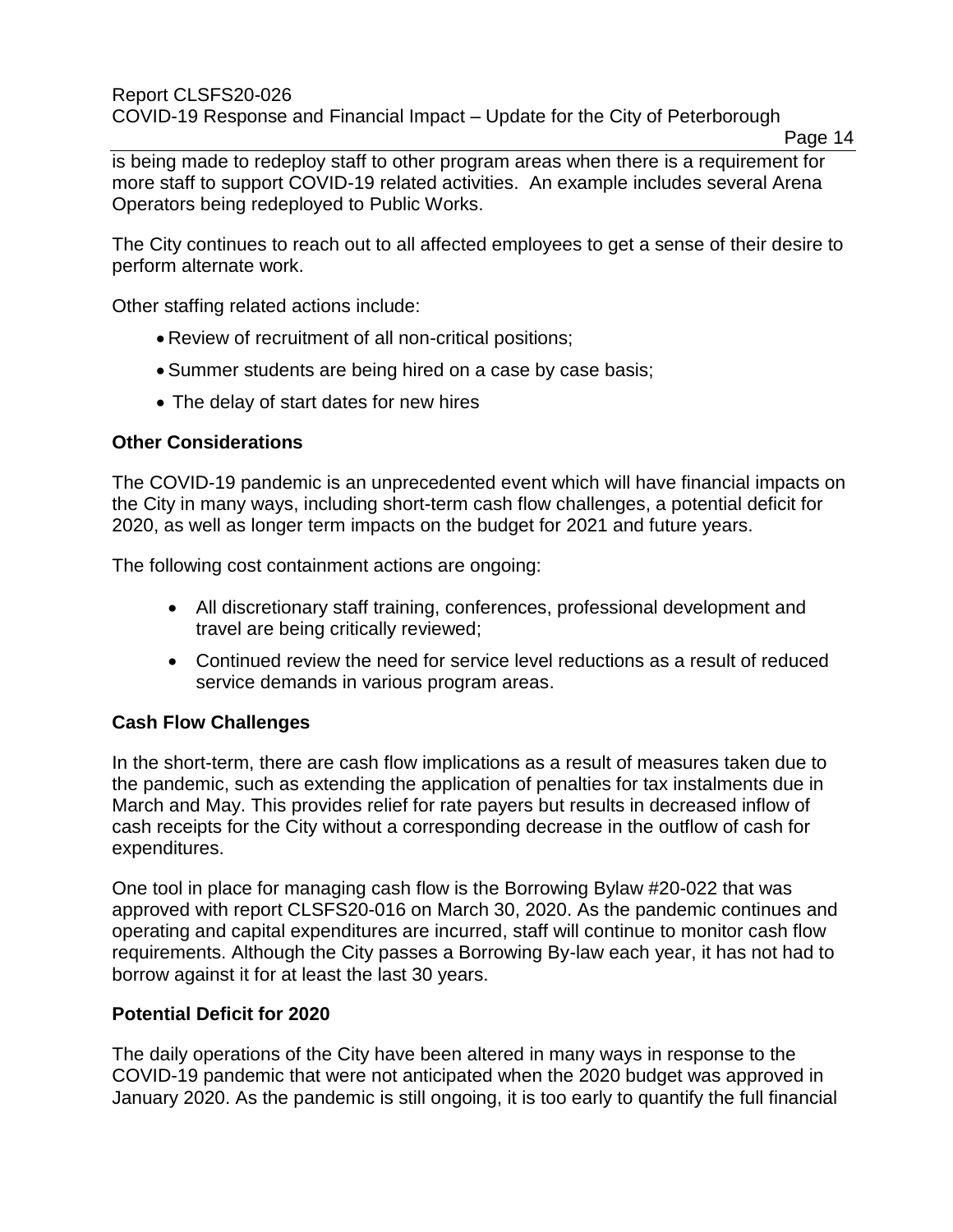impacts that the City will experience, however if the current trend of decreased revenues without equal offsetting savings in expenditures continues, there is an increasing possibility of a deficit at the end of the current fiscal year.

A summary of the significant revenue and expenditure impacts to date are provided below along with a financial analysis in Appendix B.

### **Corporate and Legislative Services Department**

Facilities - Reduced costs in all facilities for electricity due to the change in time of use rates as well as reduced consumption with closed facilities and staff working remotely.

Investment Income - Decreased interest rates by the Bank of Canada will decrease income earned on the general bank account as well as less cash on hand from the March due Date (approximately \$4 Million). The 2020 COPHI dividend may also be decreased due to reduced revenues for Peterborough Utilities Group with the change in time of use rates.

Information Technology - Increased costs for Peterborough Technology Services staff to support City staff who are working remotely, as well as additional hardware costs for staff to work remotely.

Provincial Offences Act (POA) – By order of the Chief Justice of Ontario, all Provincial Offences Act courts are closed until at least May 29, 2020. Enforcement and collection of fines are suspended. The number of tickets issued has decreased significantly due to lighter traffic volumes and the redeployment of officers from traffic duty to other enforcement areas.

### **Infrastructure and Planning Services Department**

Public transit – decreased fare revenue estimated in excess of \$1M. Increased costs estimated in excess of \$100,000. Loss of revenue and increased costs will continue to build the longer the pandemic restrictions are in place. Savings in fuel costs due to reduction in use and reduction in cost of fuel.

Traffic - due to the mandated school closures there have been savings with the lay off of Crossing Guards from mid March; future cost savings will depend on approach to reopening schools or whether school year extended.

Airport - Due to decreased customer traffic, staffed hours of operation were reduced, and the restaurant was closed on March 17; lost revenues due to reduction in traffic affecting landing, parking, fuel and restaurant fees.

Landfill - revenue lost from temporary closure to public has been replaced by additional tonnes from curbside collection and contaminated soil from on-going construction projects.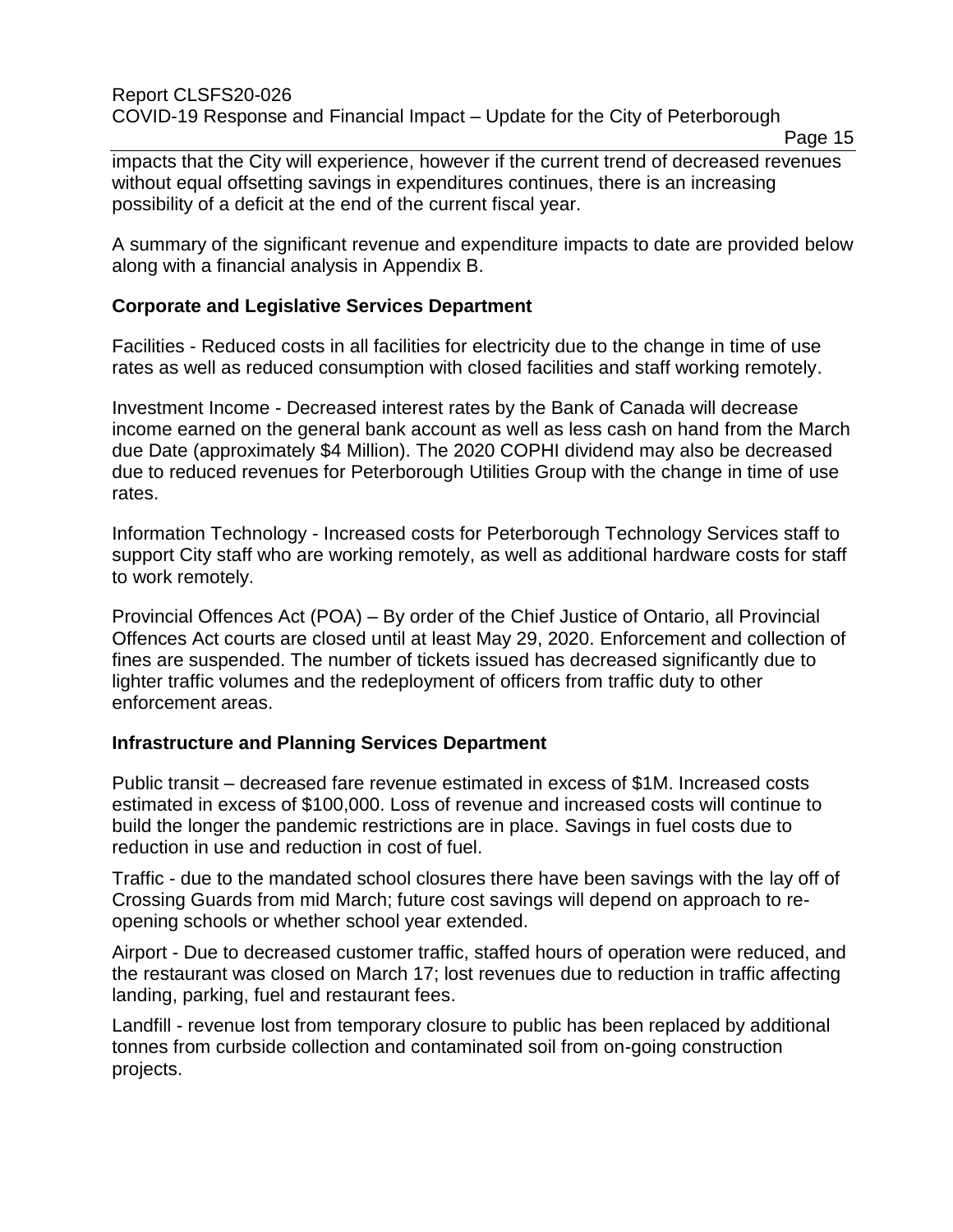Wastewater - decrease in revenue estimated to be between \$100,000-\$400,000 resulting from:

- Reduced commercial lab testing;
- Reduced hauled waste (commercial holding tanks, portable toilets, etc.);
- Reduced septage (residences postponing routine septic tank maintenance);
- Reduced flow (from industrial sewer use agreements).

Recycling revenues - decreased due to record-low commodity prices.

Public Works - increased costs for PPE and vehicle costs to ensure proper physical distancing for staff.

Parking - downtown parking enforcement staff have been redeployed to assist with security and social distancing at the Transit Terminal; Reduced fine revenue due to reduced parking enforcement and reduced paid parking revenue due to free meter parking and free parking in surface lots; garage permits have been extended to recover lost time.

Building Division - a decrease in permit and inspection revenue, the majority of which is delayed due to the interruption of construction, not lost. The impact of financial markets on the larger projects and future projects is unknown at this time.

# **Community Services Department**

Social Housing – reduction of rent revenue for RGI as tenants lose jobs or have their incomes reduced therefore increased subsidies required from either the City or the social housing provider.

City Directly Operated Child Care - centres closed, with costs only partially offset by the Province essential day care funding.

Recreation and Arts, Culture and Heritage – facilities closed, decreased revenues from facility rentals and lost program user fees; some savings due to required layoff of part time staff.

Social Services - Additional funding of \$1.1 million from Province will be used to offset substantial increased costs related to the Emergency Shelter System; including motel rooms, shelter staff costs, building improvements and utilities at the Wellness Centre, transportation costs and food provision. These costs are projected to exceed the emergency funding from the Province if the situation continues. Social Services is also seeking to use federal Reaching Home funding in conjunction with the United Way to cover these additional system costs.

There will be savings across all departments for expenditures such as cleaning and utilities in facilities that are closed, or where the majority of staff are working remotely. Travel and training costs may also be lower than budgeted as many courses and conferences are cancelled for 2020.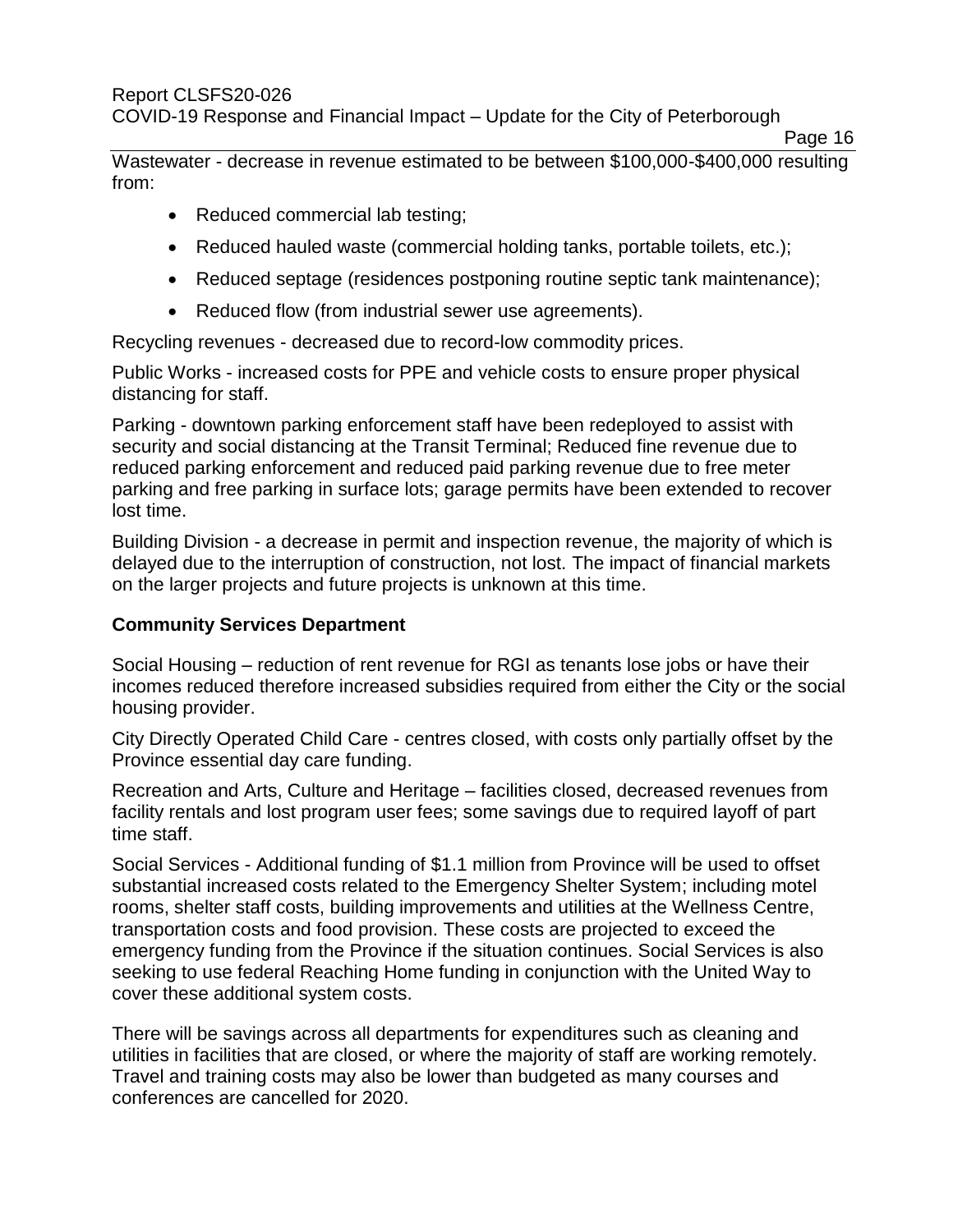#### Page 17

### **Potential Long-term Impacts**

The likelihood and extent of long-term financial impacts will not be known until the pandemic has ended. Some of the possible impacts that the City may experience include:

- Impact on 2021 Budget If a deficit is incurred in 2020, it must be funded in the 2021 budget though increased property taxes or other revenues, decreased expenditures or use of reserves;
- Replenishment of Reserves Any use of reserves during 2020 to minimize a potential deficit may take several years to replenish reserves to an appropriate level;
- Development activity Building activity may be lower in future years as the economy recovers, which may result in reduced supplementary taxes and development charges;
- Capital Programs Projects planned for the capital program in 2021 and future years may have to be deferred, depending on how the construction season of 2020 is impacted as well as the revenues available;
- Property Taxes There may be increased tax write-offs and net assessment growth depending on the recovery of the economy;
- Additional Costs There will be additional costs as operations adapt to the new requirements after the quarantine period of the pandemic such as additional PPE for customer service staff, changed facility cleaning needs and increased social services case loads due to economic changes.

### **Long-term Relief for Ratepayers**

On March 30, 2020, Council passed this motion:

Due to the declaration of a state of emergency by the Province and the City, that staff report to General Committee in May 2020 on further options for a long-term plan to provide relief for rate payers of the City of Peterborough.

Recommendation d) provides an initial response, but as the COVID-19 pandemic is ongoing and the full timeline and implications are not able to be predicted at this time, a long-term plan for relief for ratepayers is premature. Once the pandemic has passed, staff will be able to provide a targeted approach to assist those ratepayers who have the greatest need. At this time, staff recommend providing financial relief to ratepayers by continuing to waive NSF fees and deferring the application of penalty on current taxes for 60 days. This approach is consistent with that of other municipalities.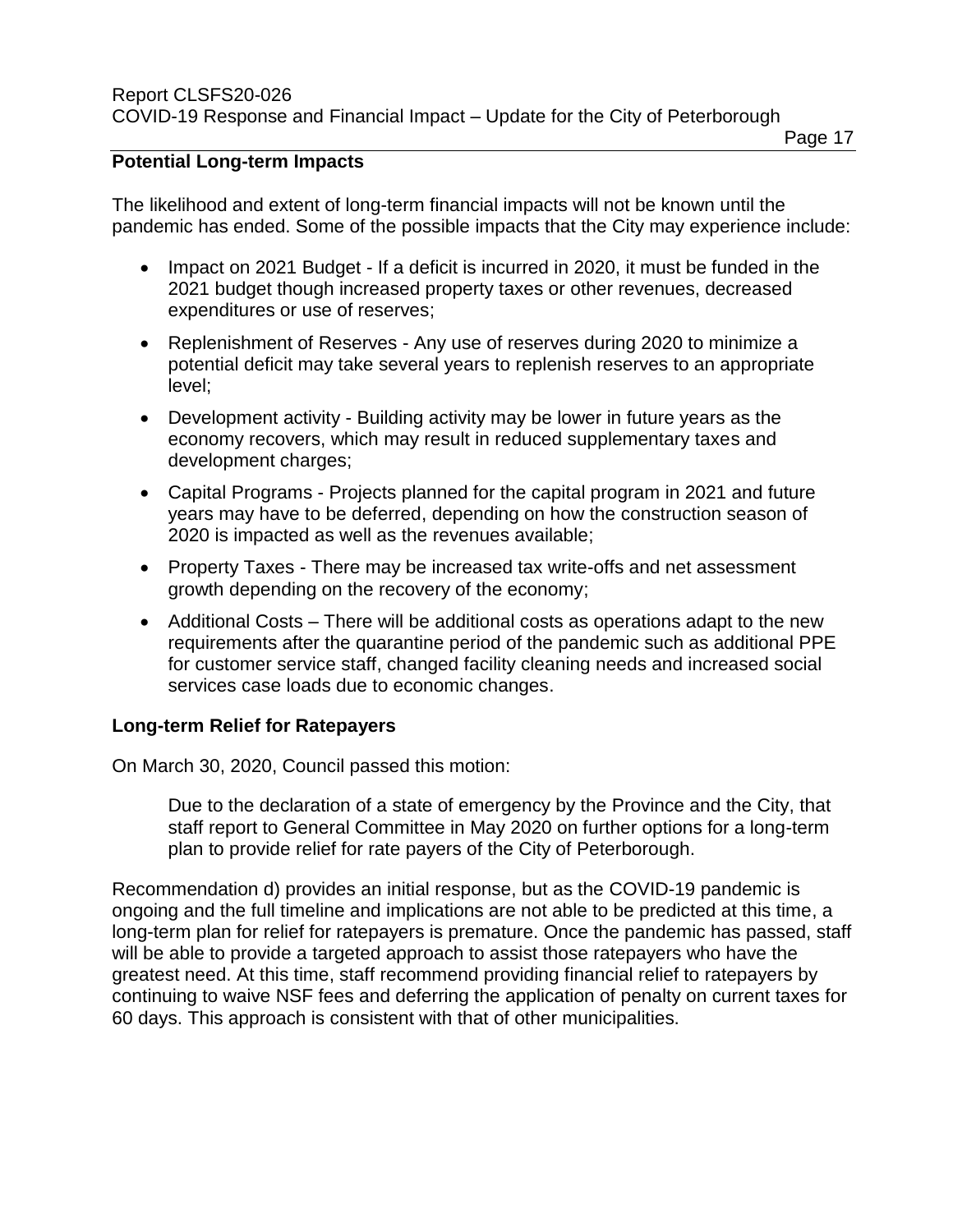#### **Financial Requests**

Staff have received correspondence from several community organizations requesting financial assistance in dealing with the impacts of the pandemic. Requests from EC3, Mr. Sam McKnight and Peterborough Chamber of Commerce are attached to this report in Appendix C – E respectively. Staff recommend that these, and any other similar requests received, be referred to the Mayor and Warden's Joint Task Force for Economic Recovery for consideration by the Finance Committee.

Staff will work with the Task Force as necessary to ensure that budget impacts are appropriately quantified and fully understood as well as ensure compliance with other relevant pieces of legislation.

# **Summary**

The COVID-19 pandemic will have significant financial impacts on the City of Peterborough throughout 2020 and possibly into 2021. This report provides preliminary information for Council about the actions taken to date, as well as preliminary information about the financial impacts expected to affect the City. Staff will provide updates to Council as the pandemic progresses and when new information is available.

Submitted by,

Sandra Clancy **Richard Freymond** 

Chief Administrative Officer Commissioner of Corporate and Legislative

Page 18

Contact Name:

Yvette Peplinskie Manager of Financial Services Phone: 705-742-777, Extension 1862 Toll Free: 1-855-738-3755 Fax: 705-876-4607 E-mail: [ypeplinskie@peterborough.ca](mailto:ypeplinskie@peterborough.ca) **Services**